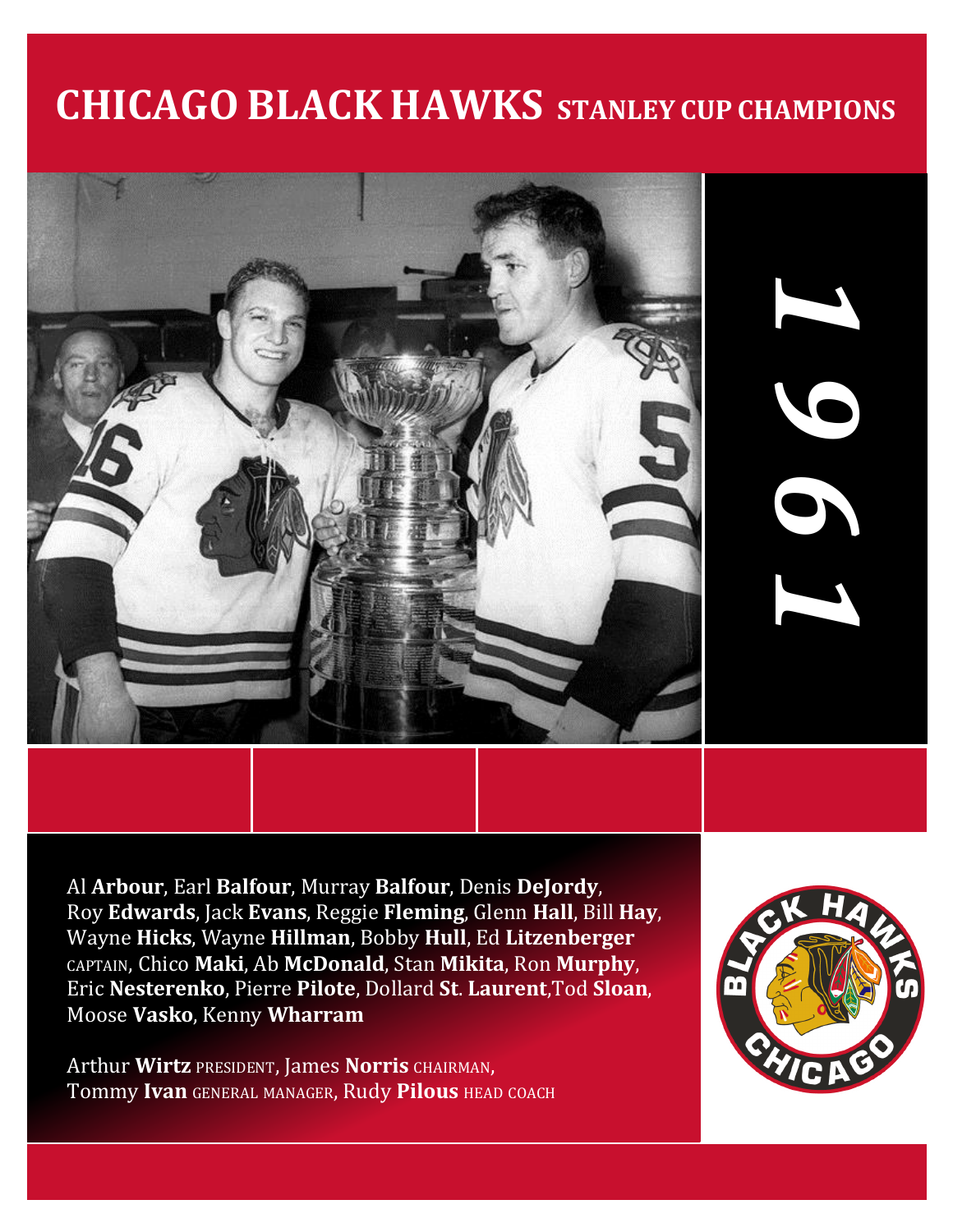#### **1961 STANLEY CUP SEMI-FINAL**

**1 MONTRÉAL CANADIENS 92 v. 3 CHICAGO BLACK HAWKS 75**

**GM FRANK J. SELKE, HC HECTOR 'TOE' BLAKE v. GM TOMMY IVAN, HC RUDY PILOUS** *BLACK HAWKS WIN SERIES IN 6*

GD



#### **Tuesday, March 21 CHICAGO 2 @ MONTREAL 6**

1. MONTREAL, **Bernie Geoffrion** 1 (Jean Béliveau, Gilles Tremblay) 2:56 2. CHICAGO, **Tod Sloan** 1 (Eric Nesterenko, Dollard St. Laurent) 11:06 Penalties – Harvey M 6:05, Hay C Johnson M 6:47, Nesterenko C 14:20

**SECOND PERIOD** 3. MONTREAL, **Gilles Tremblay** 1 (Jean Béliveau, Bernie Geoffrion) 1:25 4. CHICAGO, **Pierre Pilote** 1 (unassisted) 19:23 **PPG**

Penalties – Hull C 3:22, Talbot M 6:52, M. Balfour C Harvey M 9:46, Hay C 10:20, **Harvey M 17:56**

**FIRST PERIOD**

5. MONTREAL**, Claude Provost** 1 (Don Marshall, Ph**il Govette) 3:23 GWG**<br>6. MONTREAL**, Dickie Moore** 1 (Henri Richard) 6:10<br>7. MONTREAL**, Phil Goyette** 1 (Claude Provost, Doug Harvey) 7:57<br>8. MONTREAL, **Jean-Guy Talbot** 1 (

Penalties – St. Laurent C 1:20, **Fleming C 8:34**, M. Balfour C 10:33, Talbot M 13:33, Litzenberger C 16:06, Penalties - St.<br>Moore M 18:30

**Shots on goal by**<br>BLACK HAWKS 3 8 10 21<br>CANADIENS 11 8 6 25<br>CHICAGO, Glenn Hall; MONTREAL, Jacques Plante

Power play – CHI – 0 for 5, MTL – 1 for 7 Referee: Frank Udvari Linesmen: Matt Pavelich, Neil Armstrong At Montreal Forum

#### **Sunday, March 26 MONTREAL 1 @ CHICAGO 2 TRIPLE OT**



Penalties – Langlois M 1:16, M. Balfour C 6:44, Richard M Fleming C 7:18, Gendron M Hay C 11:04, Backstrom M St. Laurent C 18:06

**FIRST PERIOD** NO SCORING

**SECOND PERIOD** 1. CHICAGO, **Murray Balfour** 1 (Bill Hay, Bobby Hull) 18:33 Penalties – M. Balfour C 7:47, St. Laurent C 8:12, Johnson M 12:49, Provost M Murphy C 14:07

**THIRD PERIOD** 2. MONTREAL, **Henri Richard** 2 (Phil Goyette) 19:24 **PPG**

- Hicke M (minor, major, 10-minute misconduct) Mikita C (major, 10-minute misconduct) 13:09, Talbot M 17:06, **Hay C 18:40**

**FIRST OVERTIME PERIOD** NO SCORING

Penalties – None

Penalties – None

At Montreal Forum

**SECOND OVERTIME PERIOD** NO SCORING

Penalties – Talbot M 4:20, St. Laurent C 10:21, Langlois M 14:18

**THIRD OVERTIME PERIOD** 3. CHICAGO, **Murray Balfour** 2 (Stan Mikita, Pierre Pilote) 12:12 **PPG GWG**

Penalties – Murphy C 0:08, **Moore M 11:44**

**Shots on goal by** CANADIENS NA CHINOLETTS<br>BLACK HAWKS NA<br>MONTREAL, Jacques Plante; CHICAGO, Glenn Hall MONTREAL, Jacques Plante; CHICAGO, Glenn Hall

Power play – MTL – 1 for 6, CHI – 1 for 7 Referee: Dalton McArthur Linesmen: George Hayes, Ron Wicks At Chicago Stadium

#### **Saturday, April 1 CHICAGO 3 @ MONTREAL 0**

1. CHICAGO, **Elmer Vasko** 1 (Pierre Pilote, Bobby Hull) 3:34 **GWG** Penalties – Sloan C 4:12, Murphy C 6:56, Provost M 7:35, Talbot M 8:10 **THIRD PERIOD** 2. CHICAGO, **Ab McDonald** 1 (Ken Wharram, Pierre Pilote) 13:17 3. CHICAGO, **Stan Mikita** 3 (Ken Wharram) 15:40

Power play – CHI – 0 for 2, MTL – 0 for 4 Referee: Frank Udvari Linesmen: Matt Pavelich, Neil Armstrong

**Shots on goal by**<br>BLACK HAWKS 9 6 17 32<br>CANADIENS 14 6 12 32<br>CHICAGO, Glenn Hall; MONTREAL, Jacques Plante



**SECOND PERIOD**

Penalties – Wharram C 13:32, Richard M (10-minute misconduct, game misconduct) 15:40, Vasko C 17:39



**Service** 

n.

**Thursday, March 23 CHICAGO 4 @ MONTREAL 3 FIRST PERIOD** NO SCORING Penalties – Bonin M 2:59, Mikita C 5:14, Evans C Bonin M 10:53, Pilote C 12:06, Nesterenko C Johnson M 15:20 **SECOND PERIOD** 1. CHICAGO, **Stan Mikita** 1 (Ken Wharram, Ed Litzenberger) 9:02 **PPG** 2. CHICAGO, **Ken Wharram** 1 (unassisted) 15:18 3. MONTREAL, **Bernie Geoffrion** 2 (Tom Johnson, Jean Béliveau) 16:02 4. MONTREAL, **Henri Richard** 1 (Marcel Bonin, Dickie Moore) 18:36 Penalties – **Talbot M 8:44**, Fleming C 9:20 **THIRD PERIOD**<br>6. MONTREAL, **Phil Goyette** 2 (Claude Provost, Jean 8:23<br>6. MONTREAL, **Phil Goyette** 2 (Claude Provost, Jean-Guy Talbot) 10:26<br>7. CHICAGO, **Ed Litzenberger** 1 (Eric Nesterenko, Pierre Pilote) 17:05 **GWG** Penalties – Harvey M 6:19

**Shots on goal by**<br>BLACK HAWKS 8 11 6 25<br>CANADIENS 9 4 6 19<br>CHICAGO, Glenn Hall; MONTREAL, Jacques Plante

Power play – CHI – 1 for 3, MTL – 0 for 3 At Montreal Forum

|           | Tuesday, March 28                                                                                                                                                                                                                    |  |
|-----------|--------------------------------------------------------------------------------------------------------------------------------------------------------------------------------------------------------------------------------------|--|
|           | <b>MONTREAL 5 @ CHICAGO 2</b>                                                                                                                                                                                                        |  |
|           | <b>FIRST PERIOD</b>                                                                                                                                                                                                                  |  |
|           | 1. MONTREAL, Phil Goyette 3 (Claude Provost) 4:02<br>2. CHICAGO. Dollard St. Laurent 1 (Ken Wharram, Jack Evans) 4:24<br>3. MONTREAL, Dickie Moore 2 (Don Marshall, Jean Béliveau) 17:57 PPG                                         |  |
|           | Penalties - Evans C 1:15, Backstrom M Mikita C 4:02, Bonin M (major, double 10-minute misconduct)<br>Vasko C (major, 10-minute misconduct) 13:43. E. Balfour C (major, double 10-minute misconduct) 15:44                            |  |
|           | <b>SECOND PERIOD</b><br>4. MONTREAL, Bill Hicke 1 (Henri Richard, Gilles Tremblav) 5:00 GWG<br>5. CHICAGO. Stan Mikita 2 (Pierre Pilote, Bobby Hull) 9:28 PPG<br>6. MONTREAL, Dickie Moore 3 (Phil Govette, Jean Béliveau) 14:18 PPG |  |
|           | Penalties - Hicke M 8:13, Fleming C 12:33                                                                                                                                                                                            |  |
|           | <b>THIRD PERIOD</b><br>7. MONTREAL, Bill Hicke 2 (Henri Richard) 4:24                                                                                                                                                                |  |
|           | Penalties - Pilote C 1:11, J.C. Tremblav M 7:27, Hav C 15:06                                                                                                                                                                         |  |
| CANADIENS | Shots on goal by<br>3<br>10<br>6<br>19<br>BLACK HAWKS 24<br>24<br>7<br>55<br>MONTREAL, Jacques Plante; CHICAGO, Glenn Hall                                                                                                           |  |
|           | Power play - MTL - 2 for 5, CHI - 1 for 2<br>Referee: Eddie Powers Linesmen: George Haves, Ron Wicks<br>At Chicago Stadium                                                                                                           |  |

| Tuesday, April 4<br><b>MONTREAL 0 @ CHICAGO 3</b>                                                                                                                                                                              |  |
|--------------------------------------------------------------------------------------------------------------------------------------------------------------------------------------------------------------------------------|--|
| <b>FIRST PERIOD</b><br>NO SCORING                                                                                                                                                                                              |  |
| Penalties - Johnson M Hay C 4:22, M. Balfour C 12:02, Pilote C 12:20, Plante M (served by Govette) 16:15                                                                                                                       |  |
| <b>SECOND PERIOD</b><br>1. CHICAGO, Bill Hav 1 (Bobby Hull, Murray Balfour) 1:15 GWG<br>2. CHICAGO, Bobby Hull 2 (Pierre Pilote, Murray Balfour) 5:59 PPG<br>3. CHICAGO, Eric Nesterenko 1 (Bobby Hull, Ed Litzenberger) 15:58 |  |
| Penalties - St. Laurent C 1:37. Langlois M 5:04                                                                                                                                                                                |  |
| <b>THIRD PERIOD</b><br>NO SCORING                                                                                                                                                                                              |  |
| Penalties - None                                                                                                                                                                                                               |  |
| Shots on goal by<br>CANADIENS<br>5 12<br>24<br>$\overline{ }$<br>7<br>BLACK HAWKS 12<br>$-5$<br>24<br>MONTREAL, Jacques Plante; CHICAGO, Glenn Hall                                                                            |  |
| Power play - MTL - 0 for 3 4 for 28 in series, CHI - 1 for 2 4 for 21 in series<br>Referee: Eddie Powers Linesmen: Matt Pavelich, Neil Armstrong<br>At Chicago Stadium                                                         |  |

#### **© Steve Lansky 2010 [bigmouthsports.com](http://bigmouthsports.com/stanley-cup-playoff-summaries/)**

NHL and the word mark and image of the Stanley Cup are registered trademarks and the NHL Shield and NHL Conference logos are trademarks of the National Hockey League. All NHL logos and marks and NHL team logos and marks as well as all other proprietary materials depicted herein are the property of the NHL and the respective NHL teams and may not be<br>reproduced without the prior written consent o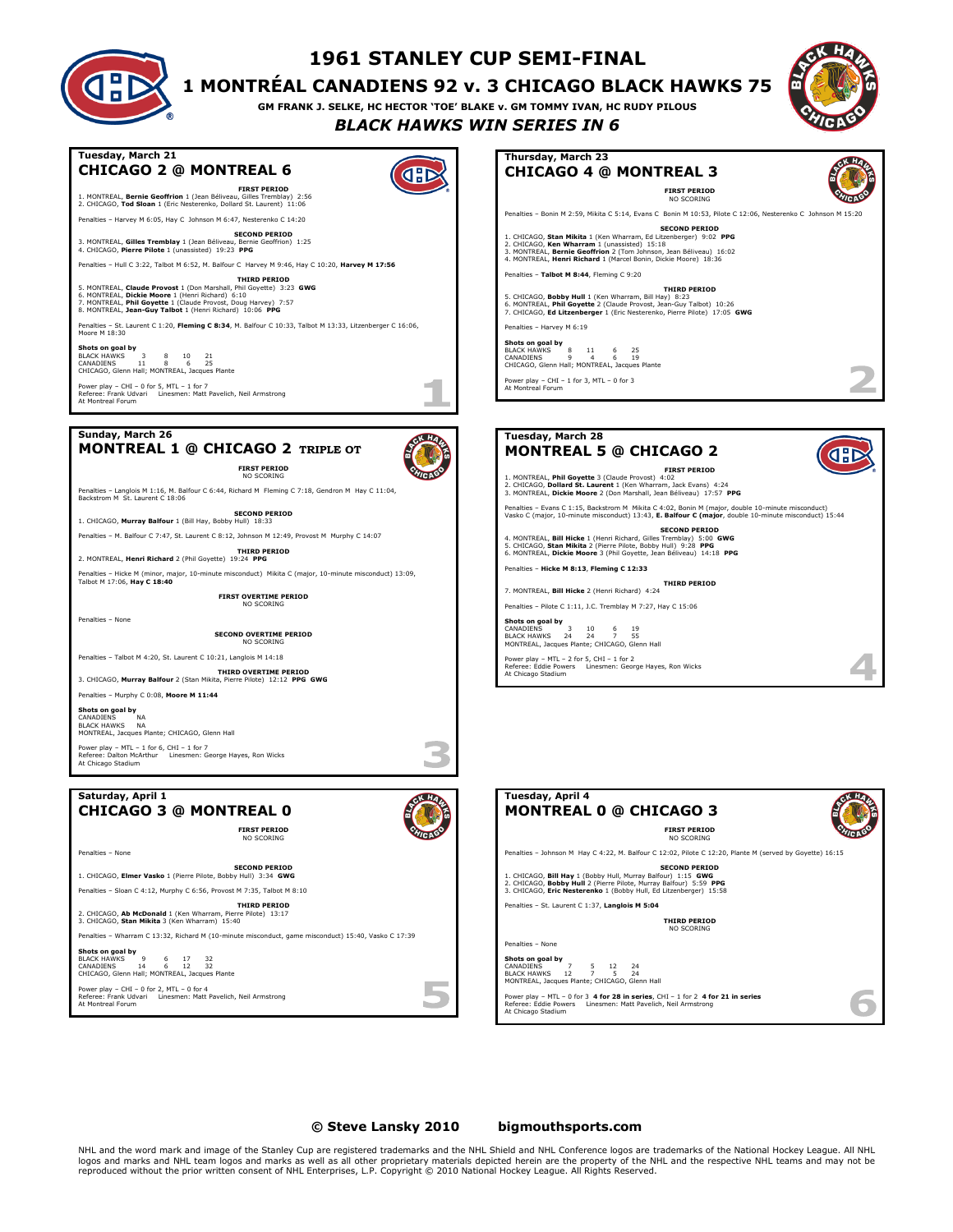

### **1961 STANLEY CUP SEMI-FINAL**

#### **2 TORONTO MAPLE LEAFS 90 v. 4 DETROIT RED WINGS 66**

**GM PUNCH IMLACH, HC PUNCH IMLACH v. GM JACK ADAMS, HC SID ABEL**



*RED WINGS WIN SERIES IN 5*



NO SCORING



Penalties – Baun T 3:18, Godfrey D 7:03, Baun T 13:18

**SECOND PERIOD** NO SCORING

Penalties – Young D 4:00, Brewer T 10:10, Baun T 13:08, Johnson D 13:42 **THIRD PERIOD**

1. DETROIT, **Gordie Howe** 1 (Vic Stasiuk, Warren Godfrey) 4:51 **GWG** 2. DETROIT, **Val Fonteyne** 1 (Howie Glover) 6:15

Penalties – None

**Shots on goal by** MAPLE LEAFS 11 9 10 30 RED WINGS 11 9 9 29 TORONTO, Johnny Bower; DETROIT, Terry Sawchuk Power play – TOR – 0 for 3, DET – 0 for 4

MAPLE LEAFS 9 11 10 30 DETROIT, Terry Sawchuk; TORONTO, Johnny Bower

Referee: Eddie Powers Linesmen: George Hayes, Bruce Sims At Maple Leaf Gardens

Power play – DET – 1 for 5 **2 for 14 in series**, TOR – 0 for 4 **2 for 18 in series**

Referee: Vern Buffey Linesmen: Matt Pavelich, Neil Armstrong At Olympia Stadium





 $\bar{a}$ **Service** 

5 bon 1



Penalties – Pulford T Young D 6:05, Mahovlich T Labine D 7:10, Baun T 8:52, **Howe D 12:08**, Bower T (served by Olmstead) 15:36, **Stewart T** Olmstead T (10-minute misconduct) 17:49

**THIRD PERIOD**

**SECOND PERIOD** 3. DETROIT, **Gordie Howe** 2 (Vic Stasiuk) 11:20 **GWG**

4. DETROIT, **Marcel Pronovost** 2 (Alex Delvecchio, Howie Young) 3:24 5. DETROIT, **Val Fonteyne** 2 (Pete Goegan, Norm Ullman) 19:55

Referee: Frank Udvari Linesmen: Neil Armstrong, Matt Pavelich At Olympia Stadium

Penalties – Mahovlich T Ullman D 18:30

Penalties – Young D 7:28, Johnson D 17:17

**Shots on goal by**<br>MAPLE LEAFS 9 12 11 32<br>RED WINGS 11 10 11 32<br>TORONTO, Johnny Bower; DETROIT, Terry Sawchuk Power play – TOR – 1 for 3, DET – 1 for 3

#### **© Steve Lansky 2010 [bigmouthsports.com](http://bigmouthsports.com/stanley-cup-playoff-summaries/)**

NHL and the word mark and image of the Stanley Cup are registered trademarks and the NHL Shield and NHL Conference logos are trademarks of the National Hockey League. All NHL logos and marks and NHL team logos and marks as well as all other proprietary materials depicted herein are the property of the NHL and the respective NHL teams and may not be<br>reproduced without the prior written consent o